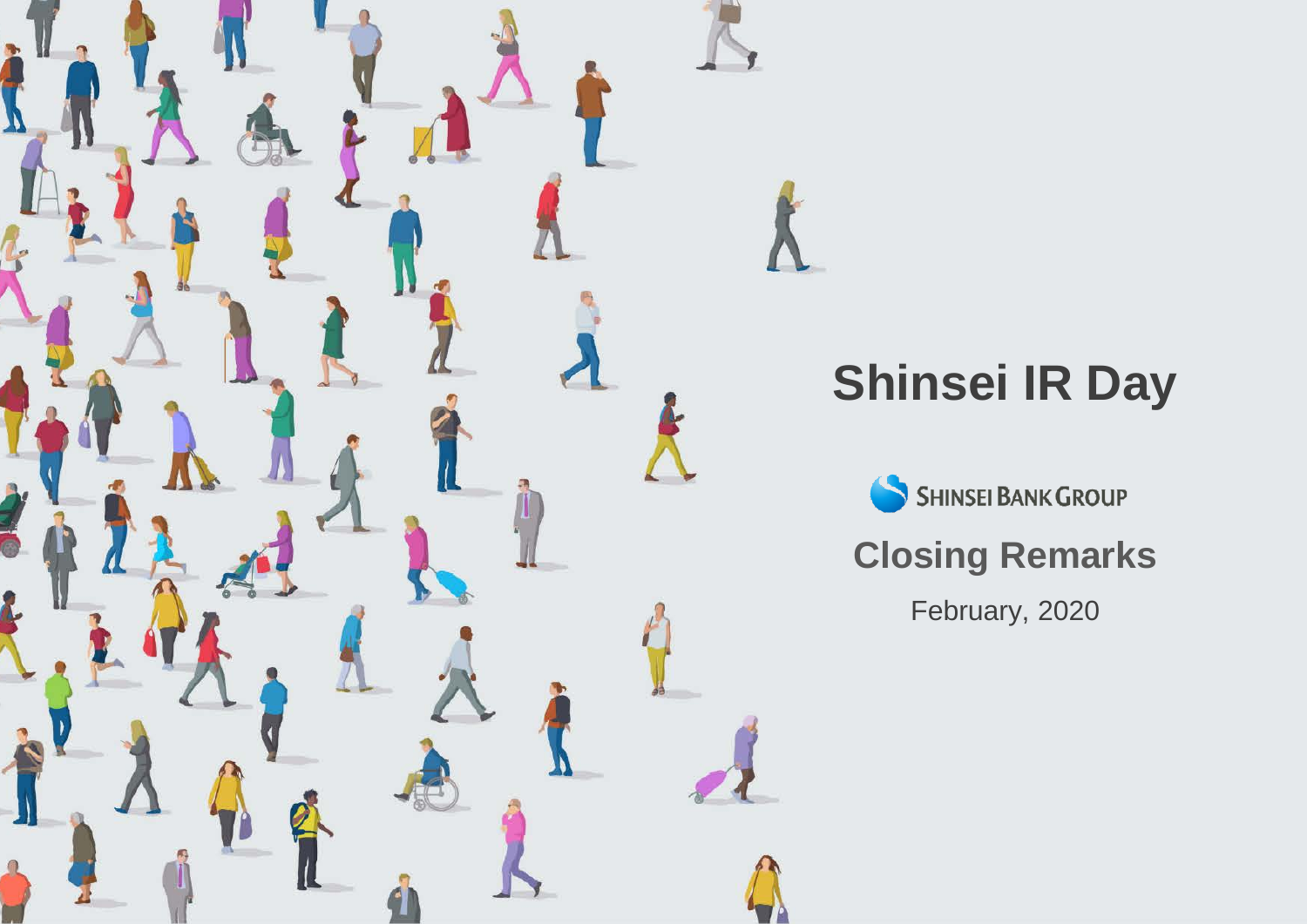## **We aim to develop our own niche by leveraging our strengths**



SHINSEL BANK GROUP 2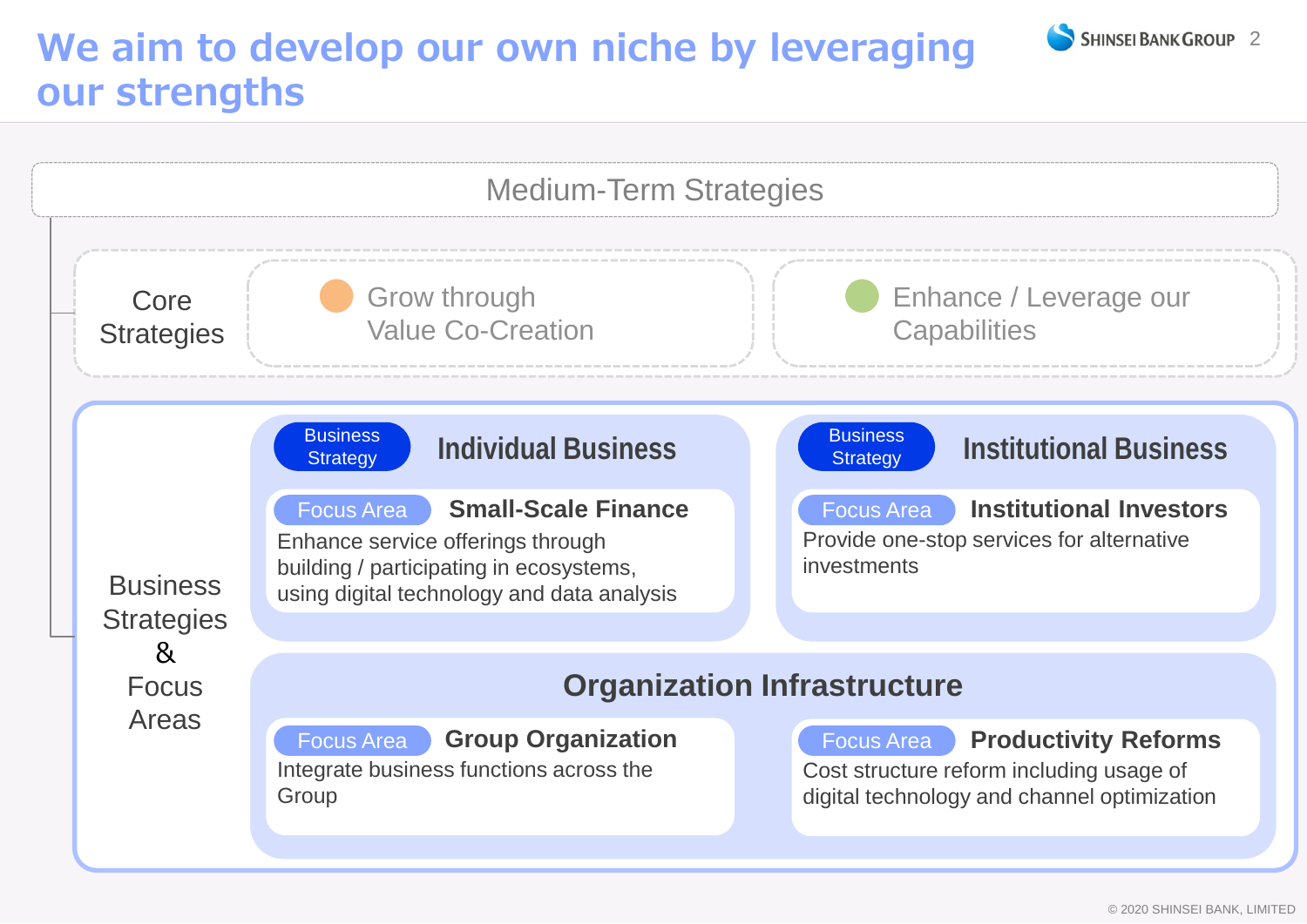

## **We aim to embody our materiality to increase corporate value and social value**

Support these SDGs:



### **Access to finance**

- Provide services for customer needs which are not satisfied by traditional financial services
- Provide payment methods with emerging technology
- **Fund flows that fit society's needs**
- Provide solutions for supporting sustainable social capital
- **Solutions through integration with external services**
	- Build / participate in ecosystems, use digital technology

Fulfill our social responsibilities



**Social infrastructure services**

SDGs:

Support these

- Firmly provide fundamental financial functions (deposit, loan, payment etc.) as social infrastructure
- Maintain cyber security
- Prevent money laundering

#### **Customer-oriented services**

- Place customer benefit first
- Give information that is accurate and easy to digest

Foundation for meeting our goals / responsibilities

Address social

and

environmental

issues





© 2020 SHINSEI BANK, LIMITED